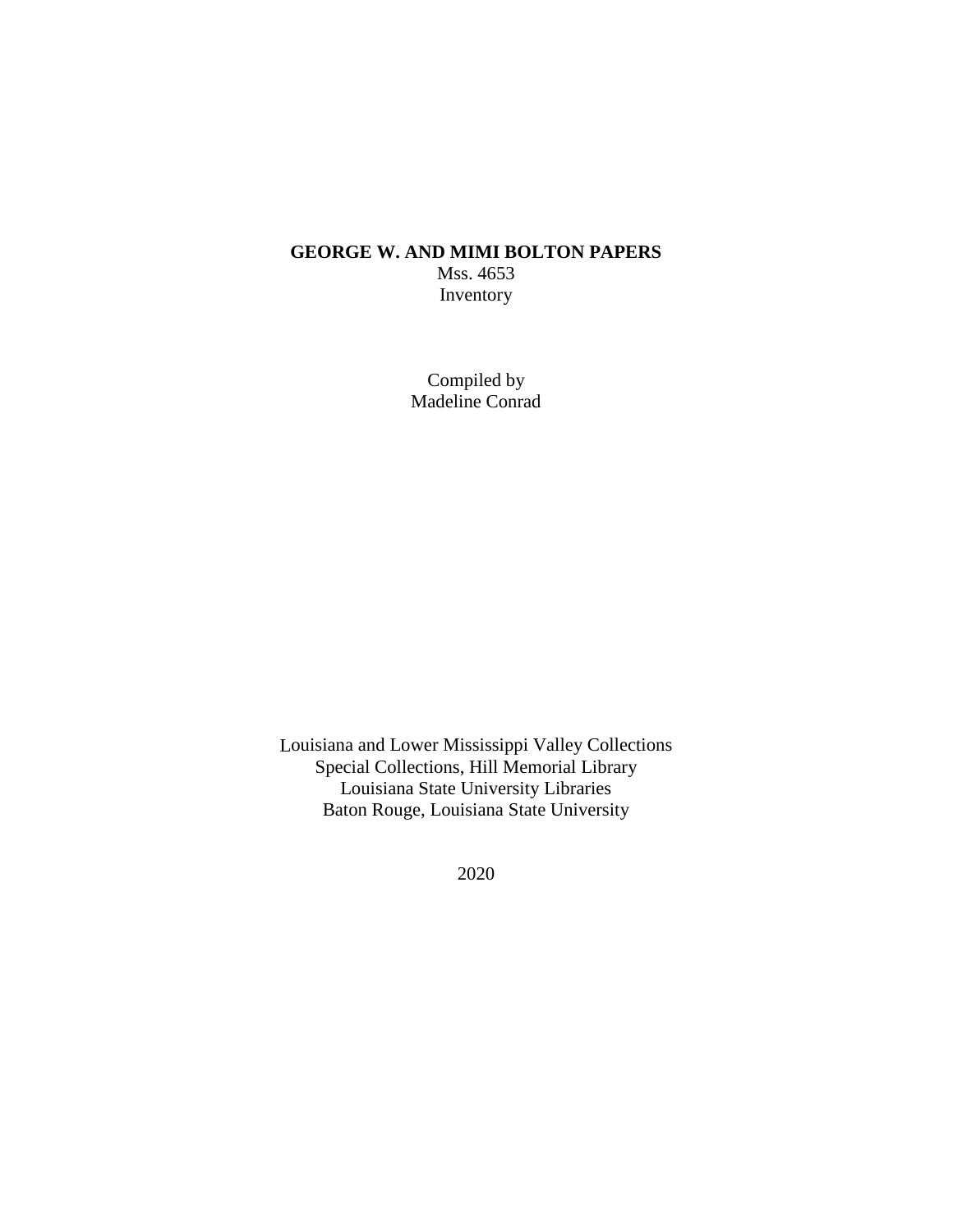# **CONTENTS OF INVENTORY**

**Use of manuscript materials.** If you wish to examine items in the manuscript group, please place a request via the Special Collections Request System. Consult the Container List for location information.

**Photocopying.** Should you wish to request photocopies, please consult a staff member. Do not remove items to be photocopied. The existing order and arrangement of unbound materials must be maintained. Reproductions must be made from surrogates (microfilm, digital scan, photocopy of original held by LSU Libraries), when available.

**Publication.** Readers assume full responsibility for compliance with laws regarding copyright, literary property rights, and libel.

Proper acknowledgement of LLMVC materials must be made in any resulting writing or publications. The correct form of citation for this manuscript group is given on the summary page. Copies of scholarly publications based on research in the Louisiana and Lower Mississippi Valley Collections are welcomed.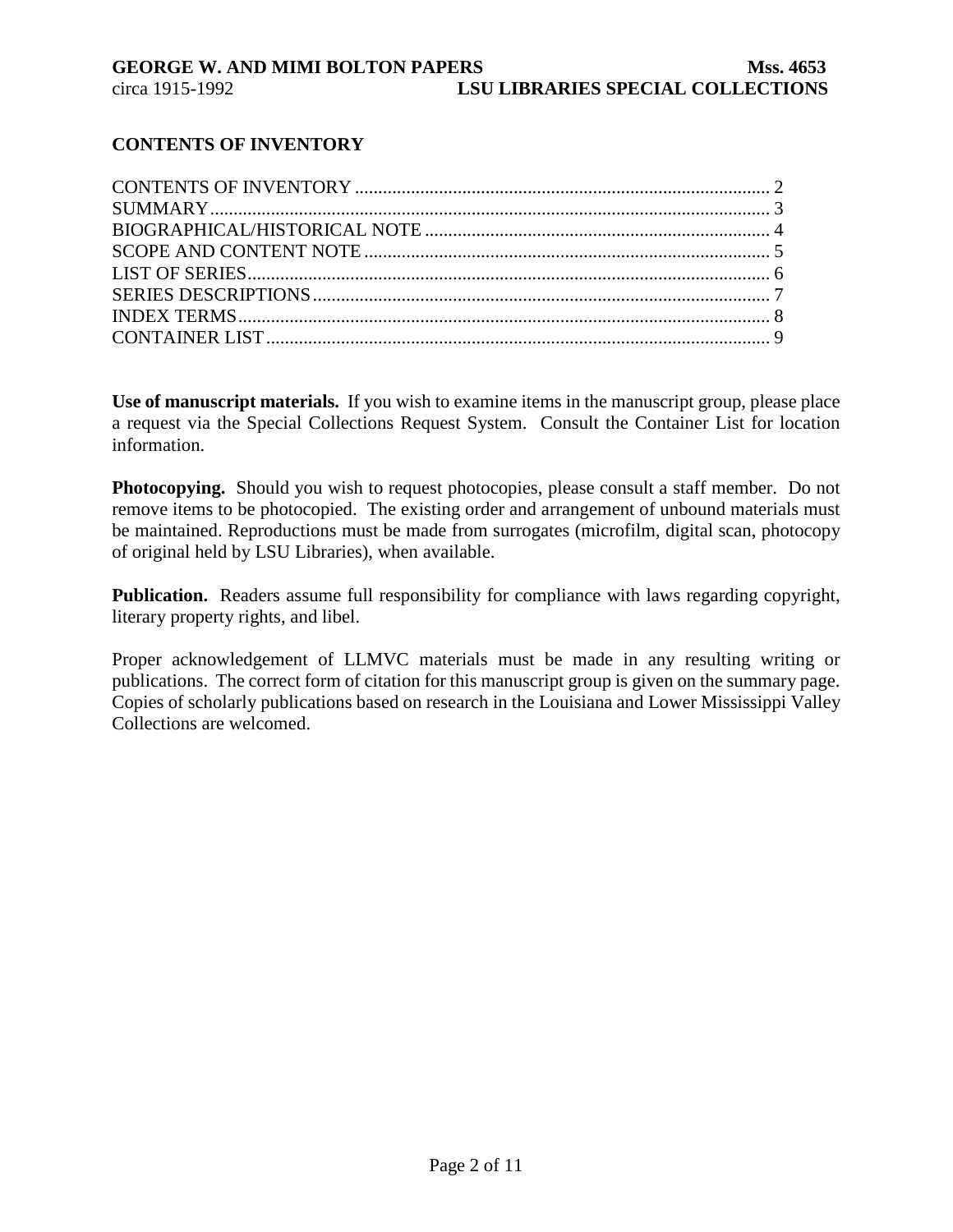# <span id="page-2-0"></span>**SUMMARY**

| <b>Size</b>                    | 2.25 linear feet, 4 volumes                                                                                                                                                                                                                                                                                                                                                                                                                                                         |  |  |  |
|--------------------------------|-------------------------------------------------------------------------------------------------------------------------------------------------------------------------------------------------------------------------------------------------------------------------------------------------------------------------------------------------------------------------------------------------------------------------------------------------------------------------------------|--|--|--|
| Geographic<br><b>Locations</b> | Alexandria, Louisiana<br>Baton Rouge, Louisiana<br>Horicon, Wisconsin<br>Milwaukee, Wisconsin<br>Washington, D.C.                                                                                                                                                                                                                                                                                                                                                                   |  |  |  |
| <b>Inclusive Dates</b>         | circa 1915-1992                                                                                                                                                                                                                                                                                                                                                                                                                                                                     |  |  |  |
| <b>Bulk Dates</b>              | 1927-1988                                                                                                                                                                                                                                                                                                                                                                                                                                                                           |  |  |  |
| <b>Languages</b>               | English                                                                                                                                                                                                                                                                                                                                                                                                                                                                             |  |  |  |
| <b>Summary</b>                 | This collection contains the published and unpublished writings of<br>George W. Bolton (1905-1995) and Mimi DuBois Bolton (1902-1988),<br>including short stories, poetry, novels, an autobiography, and a play.<br>Biographical information, personal correspondence, family photographs<br>and portraits, scrapbooks pertaining to Mimi Bolton's early life in<br>Wisconsin, and materials related to Mimi Bolton's career as an artist in<br>Washington, D.C. are also included. |  |  |  |
| <b>Access Restrictions</b>     | None.                                                                                                                                                                                                                                                                                                                                                                                                                                                                               |  |  |  |
| <b>Reproduction Note</b>       | May be reproduced.                                                                                                                                                                                                                                                                                                                                                                                                                                                                  |  |  |  |
| Copyright                      | For those materials not in the public domain, copyright is retained by<br>the descendants of the creators in accordance with U.S. Copyright law.                                                                                                                                                                                                                                                                                                                                    |  |  |  |
| <b>Related Collections</b>     | None.                                                                                                                                                                                                                                                                                                                                                                                                                                                                               |  |  |  |
| <b>Citation</b>                | George W. and Mimi Bolton papers, Mss. 4653, Louisiana and Lower<br>Mississippi Valley Collections, LSU Libraries Special Collections,<br>Baton Rouge, La.                                                                                                                                                                                                                                                                                                                          |  |  |  |
| <b>Stack Location(s)</b>       | 4:27-28; G:21; OS:B                                                                                                                                                                                                                                                                                                                                                                                                                                                                 |  |  |  |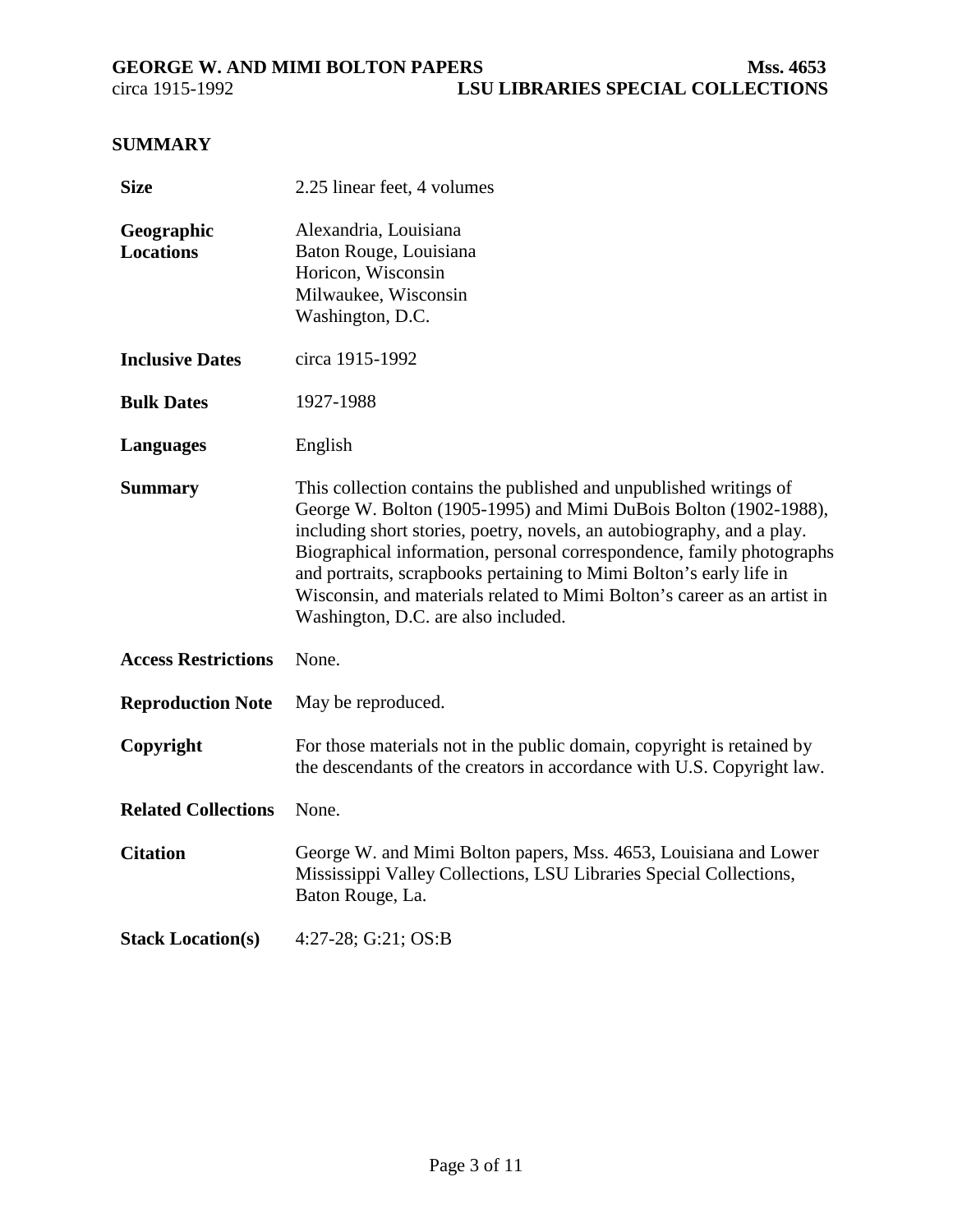### <span id="page-3-0"></span>**GEORGE W. AND MIMI BOLTON PAPERS MSS. 4653** circa 1915-1992 **LSU LIBRARIES SPECIAL COLLECTIONS**

### **BIOGRAPHICAL/HISTORICAL NOTE**

George Washington Bolton was born May 23, 1905 in Alexandria, Louisiana and died on July 23, 1995 in Baton Rouge, Louisiana. He graduated from Bolton High School and went on to receive degrees from both Tulane University and Harvard Business School. He married Mimi DuBois Hoffman on October 5, 1932. George Bolton worked for the U.S. News and World Report in Washington, D.C. as a chief financial writer for thirty years. Unpublished copies of George Bolton's short stories and novel are included in this collection.

Mimi DuBois Hoffman was born on December 12, 1902 and died on August 28, 1988 in Baton Rouge, Louisiana. She was adopted by German immigrants, Paul and Anna Hoffman, and was baptized in 1903 as Frieda Hoffman. Mimi Bolton spent her childhood in Horicon, Wisconsin. In 1922 she moved to Milwaukee, Wisconsin, where she worked as a secretary, journalist, and writer. She contributed to the *Milwaukee Leader*, the *Milwaukee Journal*, and the *Wisconsin Telephone News*. In her autobiography, Mimi Bolton mentioned being married to a man briefly in 1929, whom she refers to by the pseudonym "Arthur." She lived in New Orleans for the duration of her first marriage, then moved to New York, where she married George Bolton. George and Mimi Bolton relocated to Washington, D.C. in 1933, where Mimi pursued a career as a painter. They lived in Washington, D.C. until 1965, when they relocated to Montgomery County, Maryland. They moved again in 1973 to New Orleans, Louisiana. The Boltons moved to Baton Rouge before 1988 and lived there until their deaths in 1988 and 1995.

Mimi Bolton's autobiography, *So I Became an Artist*, was published posthumously in 1991. She published two novels during her lifetime: *Merry-Go-Round Family* (1954) and *Wilhelmina's Inheritance* (1984). She wrote poetry and short fiction and co-authored *Wilhelmina's Inheritance: the play* with George Bolton. However, painting remained her primary interest throughout life. Her art was displayed in U.S. government embassies around the world during the 1960s and was featured in art shows and exhibitions throughout her career. She received awards through organizations such as the Corcoran Gallery of Art, the Society of Washington Artists, and the Chautauqua Art Association, among others. Upon her death, twenty-one of her paintings were willed to the Art Museum of Southeast Texas.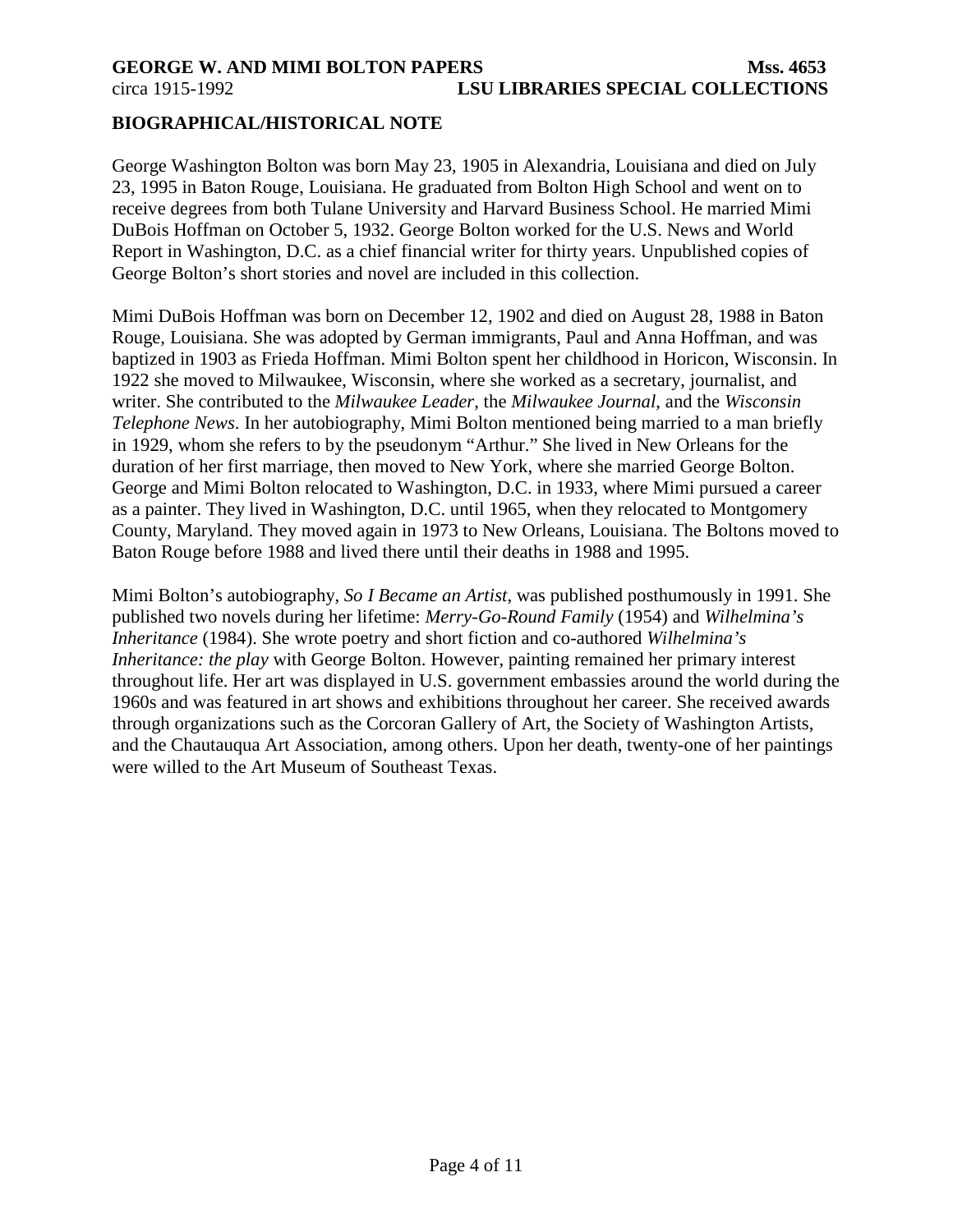<span id="page-4-0"></span>

# **SCOPE AND CONTENT NOTE**

The George W. and Mimi Bolton papers are comprised of materials produced and collected by George W. and Mimi DuBois Bolton. The writings of George Bolton include drafts of six short stories, a novel, and a biography of Mimi Bolton. Also included are drafts of *Wilhelmina's Inheritance: the play*, which was a collaborative project by George and Mimi Bolton. Mimi Bolton's writings consist of an annotated volume and revised copy of *Merry-Go-Round Family*, a draft of *So I Became an Artist: an Autobiography*, drafts of *Wilhelmina's Inheritance: the novel*, and poetry. This collection also contains unbound scrapbooks and binders compiled by Mimi Bolton (sometimes referred to as Frieda or Fritzi Hoffman), newspaper and magazine clippings, notes, and graphic materials.

The Bolton and Hoffman families are featured prominently in the photographs and portraits in Series II. This series also includes the correspondence of George and Mimi Bolton between one another and with friends. Printed materials consist of telephone directories and literary catalogues, as well as materials related to art galleries and associations. Among these materials are invitations, announcements, art magazines, programs, and membership information. There are four volumes in this collection: a 1947 date book, an annotated copy of *Merry-Go-Round Family* by Mimi Bolton, a 1919 copy of the Horicon High School yearbook, and a 1927-1928 copy of the Harvard Business School Yearbook. Oversize materials include maps of the Horicon area and advertisements.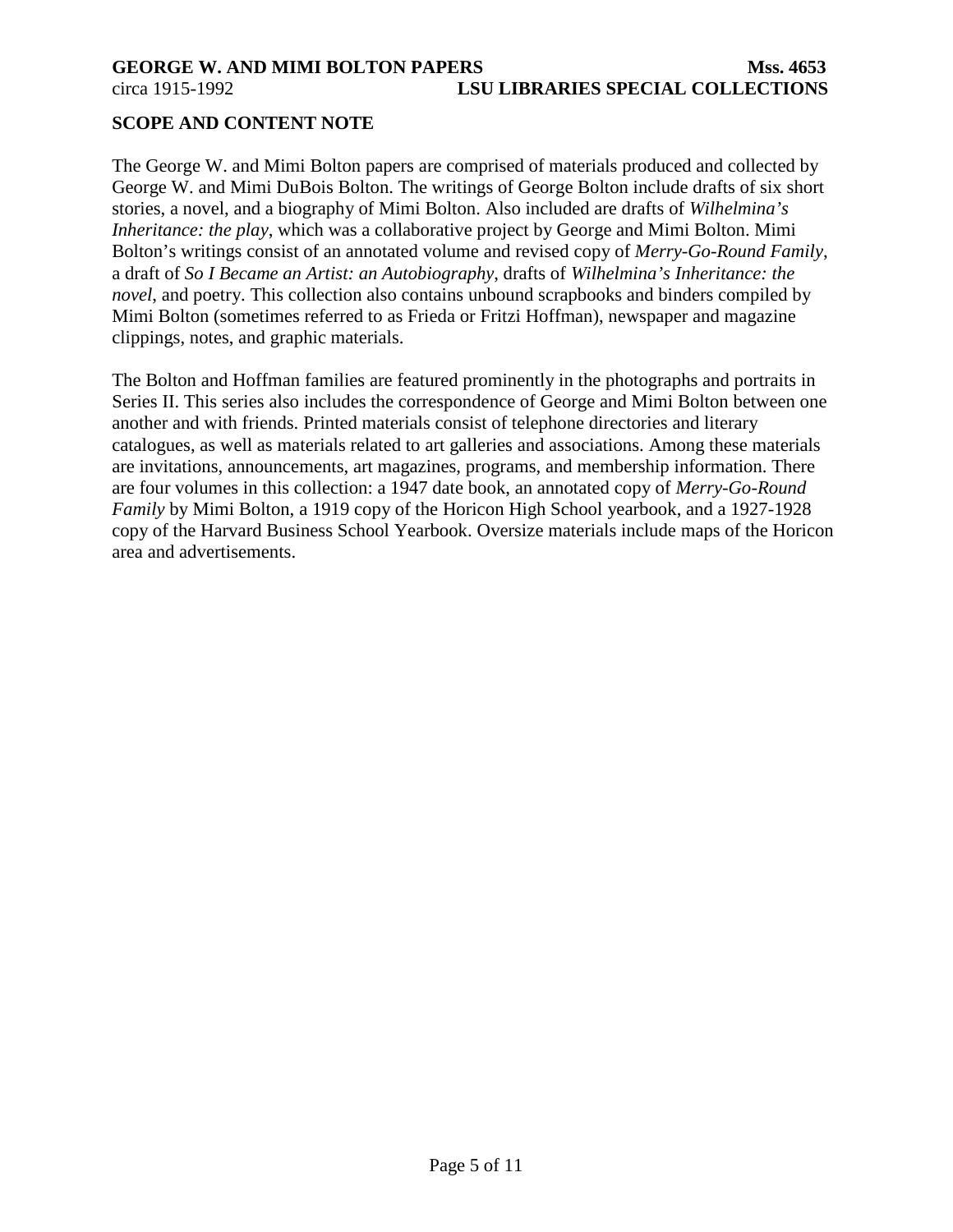## <span id="page-5-0"></span>**LIST OF SERIES**

**Series I. Writings, 1954, 1983-1991, undated**

**Series II. Bolton family papers, circa 1915-1992, undated**

**Series III. Printed materials, 1933-1991, undated**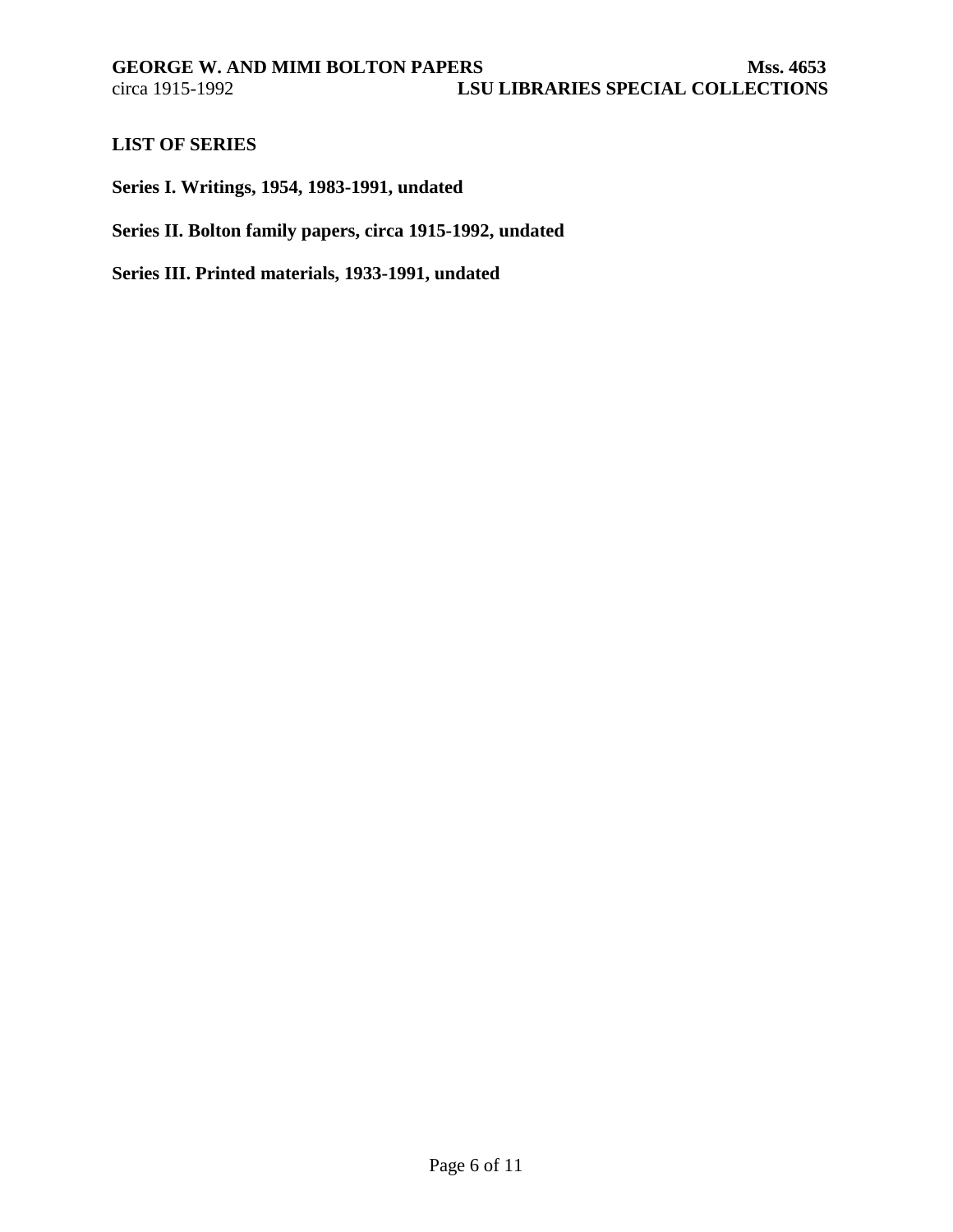<span id="page-6-0"></span>circa 1915-1992 **LSU LIBRARIES SPECIAL COLLECTIONS**

#### **SERIES DESCRIPTIONS**

#### **Series I. Writings, 1954, 1983-1991, undated**

Consists of the writings of George and Mimi Bolton. George Bolton's writings include the short stories "Coquette," "The Ordeal of Julius Truppner," "A Favor to Ask," "The Hunting Trip," "A Locket for Lucy," and "Mr. Kelsey's Garden." Also included are drafts of his biography of Mimi Bolton, "Blithe Spirit," and his novel, *Gather Ye Rose-Buds*. A draft of *Wilhelmina's Inheritance: a play* by George and Mimi Bolton, as well as both revised and unrevised copies of *Wilhelmina's Inheritance: a novel* by Mimi Bolton are sorted into folders, along with Mimi Bolton's autobiography, *So I Became an Artist*, and a revised copy of her novel, *Merry-Go-Round Family*. Folders (24-29) in box 1 contain materials that were removed from a binder of writings, most of these samples were rough drafts of *Wilhelmina's Inheritance*. This series also contains an annotated volume of *Merry-Go-Round Family*.

#### **Series II. Bolton family papers, circa 1915-1992, undated**

Comprised of the personal scrapbooks of Mimi Bolton, the correspondence of Mimi and George Bolton, notes, and photographs. There are two unbound scrapbooks in this series and one unbound binder. The unbound binder contains clippings related to Horicon, Wisconsin and other wildlife and preservation materials. The first of the two scrapbooks is a personal scrapbook labeled with the names "Mimi DuBois" and "Fritzi Hoffman." Mimi Bolton published most of her writing under this pen name when she wrote for the *Wisconsin Telephone News.* The personal scrapbook contains clippings, some of which were written by Mimi Bolton. The second scrapbook contains clippings from the *Wisconsin Telephone News*, a newspaper to which Mimi Bolton contributed, as well as materials related to the Wisconsin Telephone Company, where Mimi Bolton was employed from 1927 to 1929 as an advertisement writer. Graphic materials include clippings compiled by Mimi Bolton, two sketches, and a cartoon. Two Lithuanian language notebooks and the 1922 issue of Bolton High School publication, "Cumtux," are sorted into folders. This series also includes family photographs and portraits of the Bolton and Hoffman families, photographs of Mimi and George Bolton, photographs of an unspecified flood in Pineville and Alexandria, a portrait by Mimi Bolton titled "Rachel," and photographs from George's time at Harvard. There are three volumes in this series: a date book from 1947, a Harvard Business School yearbook from 1927-1928, and a 1919 copy of the Horicon High School yearbook, "The Bugler." Oversize materials include maps of Horicon, Wisconsin and an advertisement for *American Water and Game Birds* by Austin L. Rand from the Horicon binder, advertisements removed from the Wisconsin Telephone News scrapbook, and an unlabeled drawing.

### **Series III. Printed materials, 1933-1991, undated**

This series consists of printed materials related primarily to art shows in the Washington, D.C. area. Materials include invitations and announcements, art magazines and directories, artists' programs, bulletins, handbooks, exhibition programs, calendars of events, and membership information. The Corcoran Gallery of Art, the Chautauqua Art Association, the Society of Washington Artists, and the National Association of Women Artists are among the organizations represented in this collection. In addition to these materials, this series contains telephone books from Alexandria, Louisiana (1955) and Horicon, Wisconsin (1961), as well as several literary items.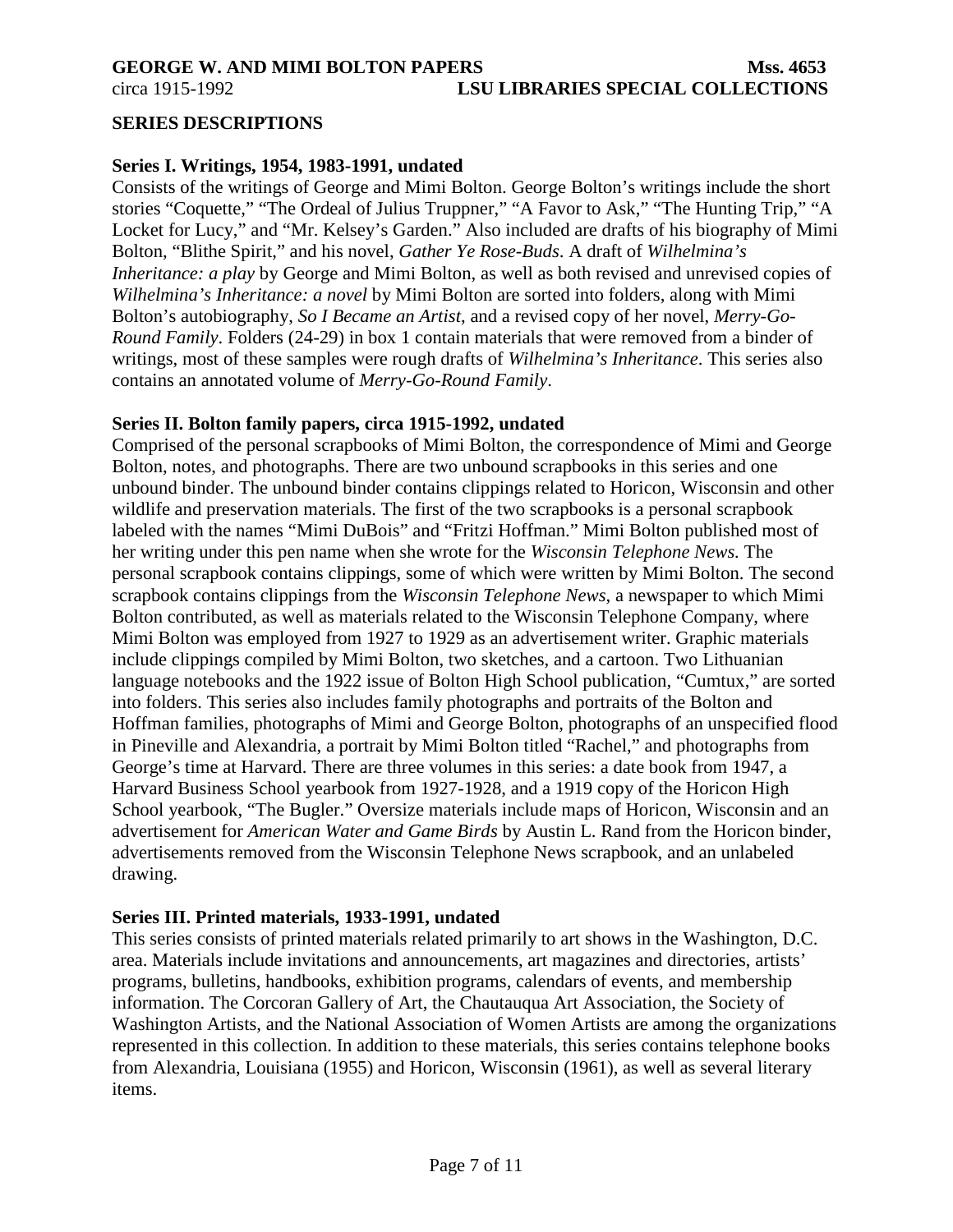**LSU LIBRARIES SPECIAL COLLECTIONS** 

# <span id="page-7-0"></span>**INDEX TERMS**

**Materials relating to these people, places, and things can be found in the series indicated, as represented by their numbers.**

| Autobiographies (literary works)                 | $I-II$       |
|--------------------------------------------------|--------------|
| Bolton, George.                                  | $I-III$      |
| Bolton, Mimi.                                    | $I-III$      |
| Chautauqua Art Association.                      | Ш            |
| Clippings (information artifacts)                | $\mathbf{I}$ |
| Corcoran Gallery of Art.                         | Ш            |
| Grey literature.                                 | I            |
| Milwaukee (Wis.)--Periodicals.                   | Н            |
| National Association of Women Artists (U.S.)     | Ш            |
| Personal correspondence.                         | $\mathbf{I}$ |
| Photographic prints.                             | $\mathbf{I}$ |
| Portraits.                                       | $_{\rm II}$  |
| Scrapbooks.                                      | $_{\rm II}$  |
| Society of Washington Artists (Washington, D.C.) | Ш            |
| Women painters.                                  | $I-III$      |
| Writings (documents)                             |              |
|                                                  |              |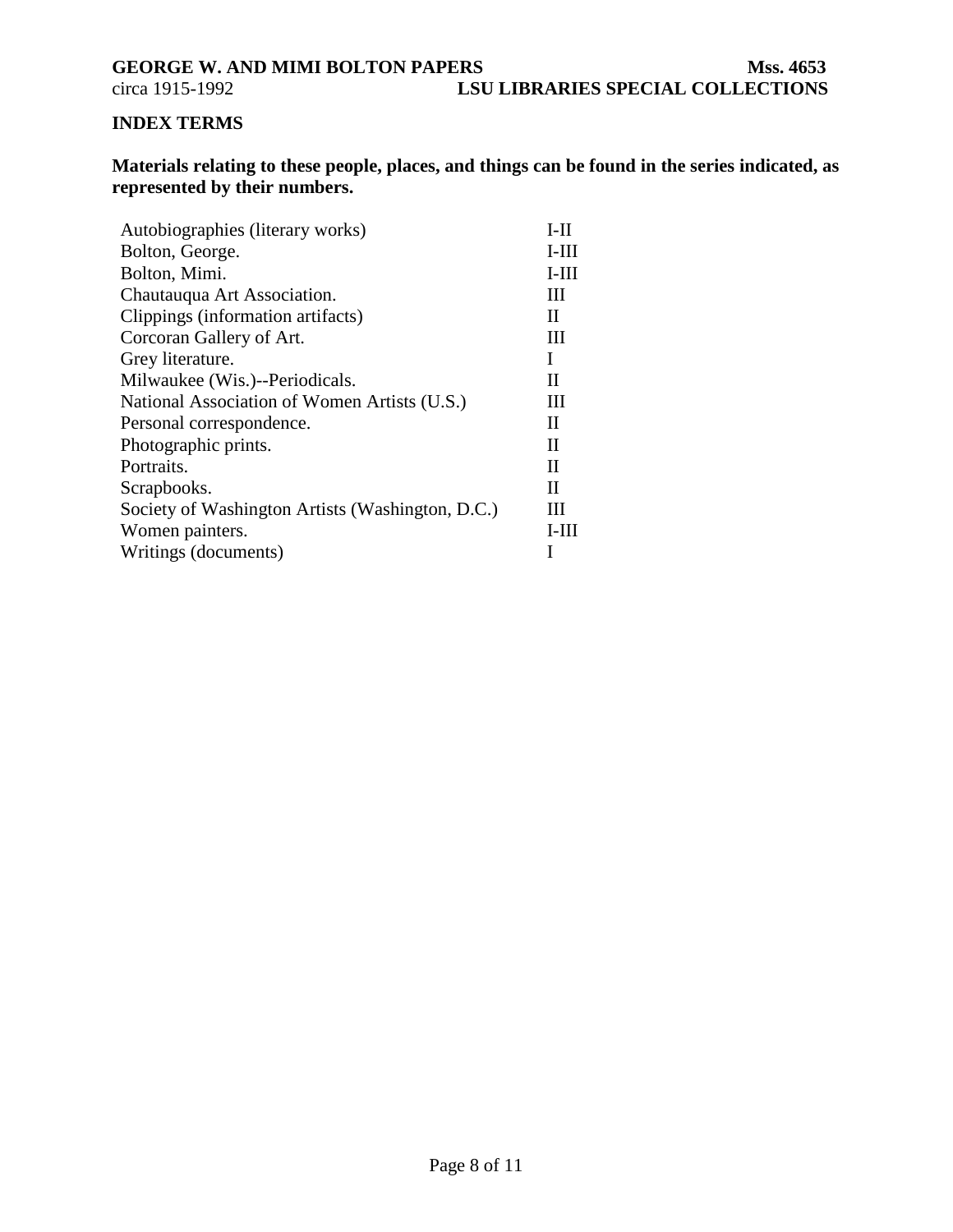<span id="page-8-0"></span>GEORGE W. AND MIMI BOLTON PAPERS<br>circa 1915-1992 LSU LIBRARIES SPECIAL COLLECTIONS **LSU LIBRARIES SPECIAL COLLECTIONS** 

# **CONTAINER LIST**

| <b>Stack</b><br><b>Location</b> | <b>Box</b>                                   | <b>Folder</b>  | <b>Contents (with dates)</b>                                                               |  |
|---------------------------------|----------------------------------------------|----------------|--------------------------------------------------------------------------------------------|--|
|                                 | Series I. Writings, 1954, 1983-1991, undated |                |                                                                                            |  |
| 4:27                            | 1                                            | 1              | Merry-Go-Round Family by Mimi Bolton (Revised                                              |  |
|                                 |                                              |                | edition) (1991)                                                                            |  |
|                                 |                                              | $\overline{c}$ | "The Coquette" by George W. Bolton (undated)                                               |  |
|                                 |                                              | $\overline{3}$ | "The Ordeal of Julius Truppner" by George W. Bolton<br>(undated)                           |  |
|                                 |                                              | $4 - 5$        | "A Favor to Ask" by George W. Bolton (undated)                                             |  |
|                                 |                                              | 6              | "The Hunting Trip" by George W. Bolton (undated)                                           |  |
|                                 |                                              | $\tau$         | "A Locket for Lucy" by George W. Bolton (undated)                                          |  |
|                                 |                                              | 8              | "Mr. Kelsey's Garden" by George W. Bolton (undated)                                        |  |
|                                 |                                              | $9 - 11$       | Gather Ye Rose-Buds by George W. Bolton (undated)                                          |  |
|                                 |                                              | $12 - 13$      | Wilhelmina's Inheritance by Mimi Bolton (early<br>version) (undated)                       |  |
|                                 |                                              | $14 - 15$      | Wilhelmina's Inheritance: a novel by Mimi and George<br>Bolton (undated)                   |  |
|                                 |                                              | $16-17$        | "Wilhelmina's Inheritance: a play" by Mimi and<br>George Bolton (1983)                     |  |
|                                 |                                              | 18-19          | "Wilhelmina's Inheritance: a play" by Mimi and<br>George Bolton (unrevised version) (1983) |  |
|                                 |                                              | $20 - 21$      | So I Became an Artist: an autobiography by Mimi<br>Bolton (rough draft) (undated)          |  |
|                                 |                                              | 22             | "Mimi DuBois Bolton: Blithe Spirit" (undated)                                              |  |
|                                 |                                              | 23             | Writings (undated)                                                                         |  |
|                                 |                                              | 24-29          | Writings binder materials (undated)                                                        |  |
| G:21                            |                                              | Vol. 1         | Merry-Go-Round Family by Mimi Bolton (annotated)<br>(1954)                                 |  |
|                                 |                                              |                | Series II. Bolton family papers, circa 1915-1992, undated                                  |  |
| 4:27                            | 1                                            | 30             | Horicon binder loose materials (undated)                                                   |  |
|                                 |                                              | $31 - 35$      | Horicon binder (undated)                                                                   |  |
|                                 |                                              | 36-37          | Fritzi Hoffman personal scrapbook (undated)                                                |  |
|                                 |                                              | 38-46          | Wisconsin Telephone News scrapbook (undated)                                               |  |
|                                 |                                              | 47             | Graphic materials (undated)                                                                |  |
|                                 |                                              | 48             | Notes (undated)                                                                            |  |
|                                 |                                              | 49             | Mimi Bolton biographical notes (undated)                                                   |  |
|                                 |                                              | $50 - 51$      | Clippings (1927-1982)                                                                      |  |
|                                 |                                              | $52 - 53$      | Lithuanian language notes (undated)                                                        |  |
|                                 |                                              | 54-55          | Correspondence (1921-1992, undated)                                                        |  |
|                                 |                                              | 56             | Bolton High School publication, "Cumtux" (1922)                                            |  |
| 4:28                            | 3                                            | $1 - 2$        | Bolton family photographs (circa 1915, 1925, undated)                                      |  |
|                                 |                                              | $3 - 6$        | Bolton family portraits (circa 1927, undated)                                              |  |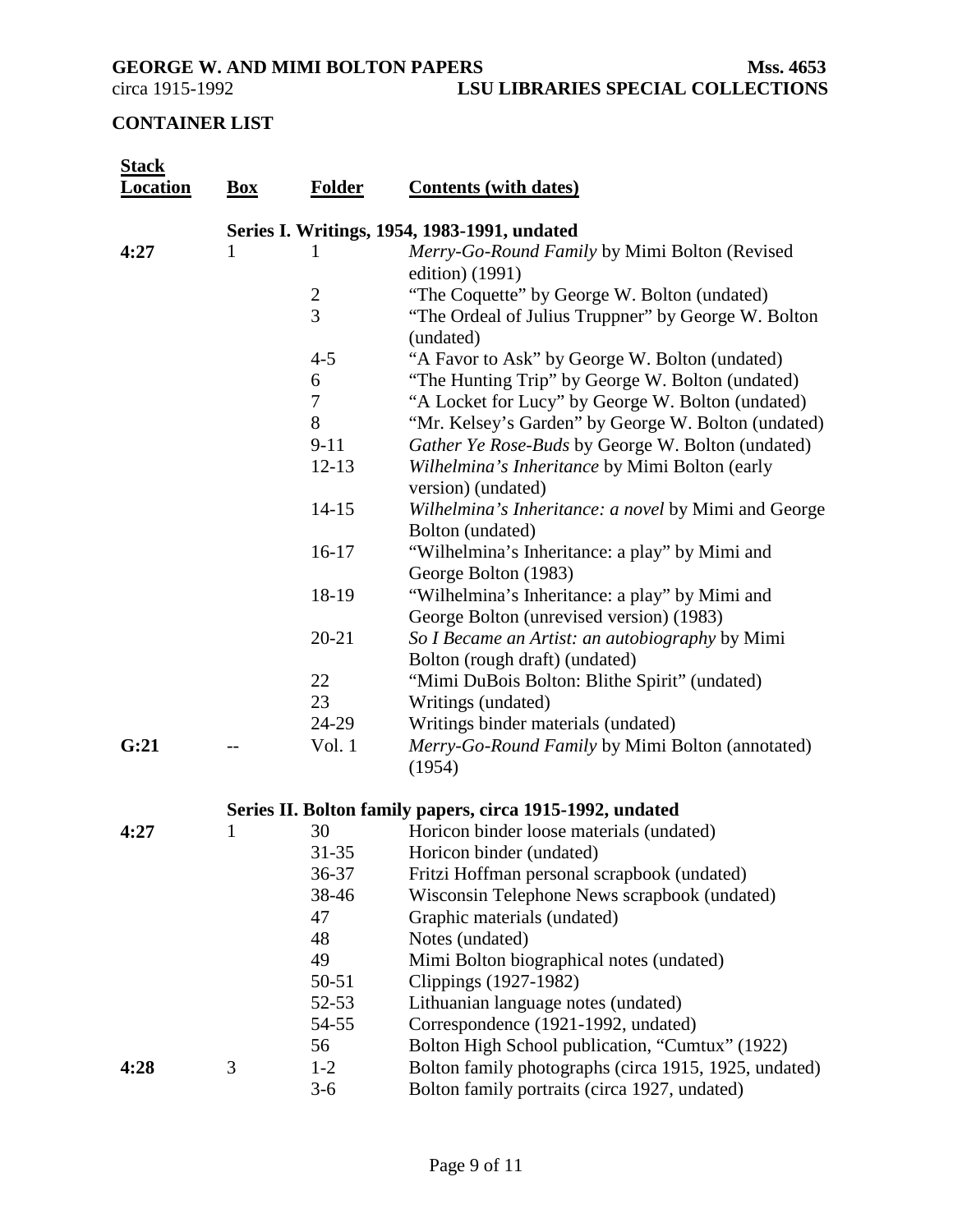| <b>Stack</b>    |                |                          |                                                                              |
|-----------------|----------------|--------------------------|------------------------------------------------------------------------------|
| <b>Location</b> | <u>Box</u>     | <b>Folder</b>            | <b>Contents (with dates)</b>                                                 |
| 4:28            | 3              | $\overline{7}$           | Hoffman family portraits (undated)                                           |
|                 | $\overline{4}$ | $1 - 2$                  | Hoffman family portraits (undated)                                           |
|                 |                | $3 - 5$                  | Portraits (1944, undated)                                                    |
|                 |                | 6                        | Color portraits of Mimi Bolton (undated)                                     |
|                 |                | $\overline{\mathcal{L}}$ | Portrait (fragile) (undated)                                                 |
|                 |                | $8-9$                    | Family photographs (1931, undated)                                           |
|                 |                | 10                       | Photographs from album (undated)                                             |
|                 |                | 11                       | Color photographs of George and Mimi Bolton (1949,<br>undated)               |
|                 |                | $12 - 13$                | Photographs of a flood in Pineville and Alexandria<br>(undated)              |
|                 |                | 14                       | Photographs of Harvard, George Bolton travels (circa<br>1927)                |
|                 |                | 15                       | Birthday card (undated)                                                      |
|                 |                | 16                       | "Rachel" portrait by Mimi Bolton (1945)                                      |
|                 | 5              | 1                        | Bolton family portraits (circa 1915, 1925, undated)                          |
|                 |                | $2 - 4$                  | Portraits (undated)                                                          |
| G:21            |                | Vol. 2                   | Harvard Business School yearbook (1927-1928)                                 |
|                 |                | Vol. 3                   | Horicon High School yearbook (1919)                                          |
|                 |                | Vol. 4                   | Date book (1947)                                                             |
| OS:B            |                | 1                        | Oversize materials (circa 1932, undated)                                     |
|                 |                |                          | Series III. Printed materials, 1933-1991, undated                            |
| 4:28            | $\overline{2}$ | 1                        | Invitations and calendars of events (1940-1941, 1949-<br>1965)               |
|                 |                | $2 - 3$                  | Art magazines and directories (1955-1966, 1972,<br>undated)                  |
|                 |                | $4 - 5$                  | Art shows and exhibitions (1940, 1952-1967, 1977)                            |
|                 |                | 6                        | Artists' programs (1962-1966, 1971-1974, undated)                            |
|                 |                | 7                        | Tyler, Texas Juried Arts programs (1962-1963, 1966)                          |
|                 |                | 8                        | Society of Washington Artists exhibitions (1941-1949,<br>1954, 1964)         |
|                 |                | 9                        | Corcoran Gallery of Art handbooks (1933, 1939)                               |
|                 |                | $10-12$                  | Corcoran Gallery of Art biennial exhibition programs<br>$(1937-1961)$        |
|                 |                | 13                       | Corcoran Gallery of Art area exhibition programs<br>$(1947-1952, 1957-1959)$ |
|                 |                | 14                       | Mimi Bolton printed materials (1945, 1974, 1982,<br>undated)                 |
|                 |                | 15                       | Chautauqua Art Association Jury Show programs<br>$(1961 - 1964)$             |
|                 |                | $16-17$                  | National Association of Women Artists exhibition<br>programs (1953-1958)     |
|                 |                | 18                       | Telephone directories (1955-1961)                                            |